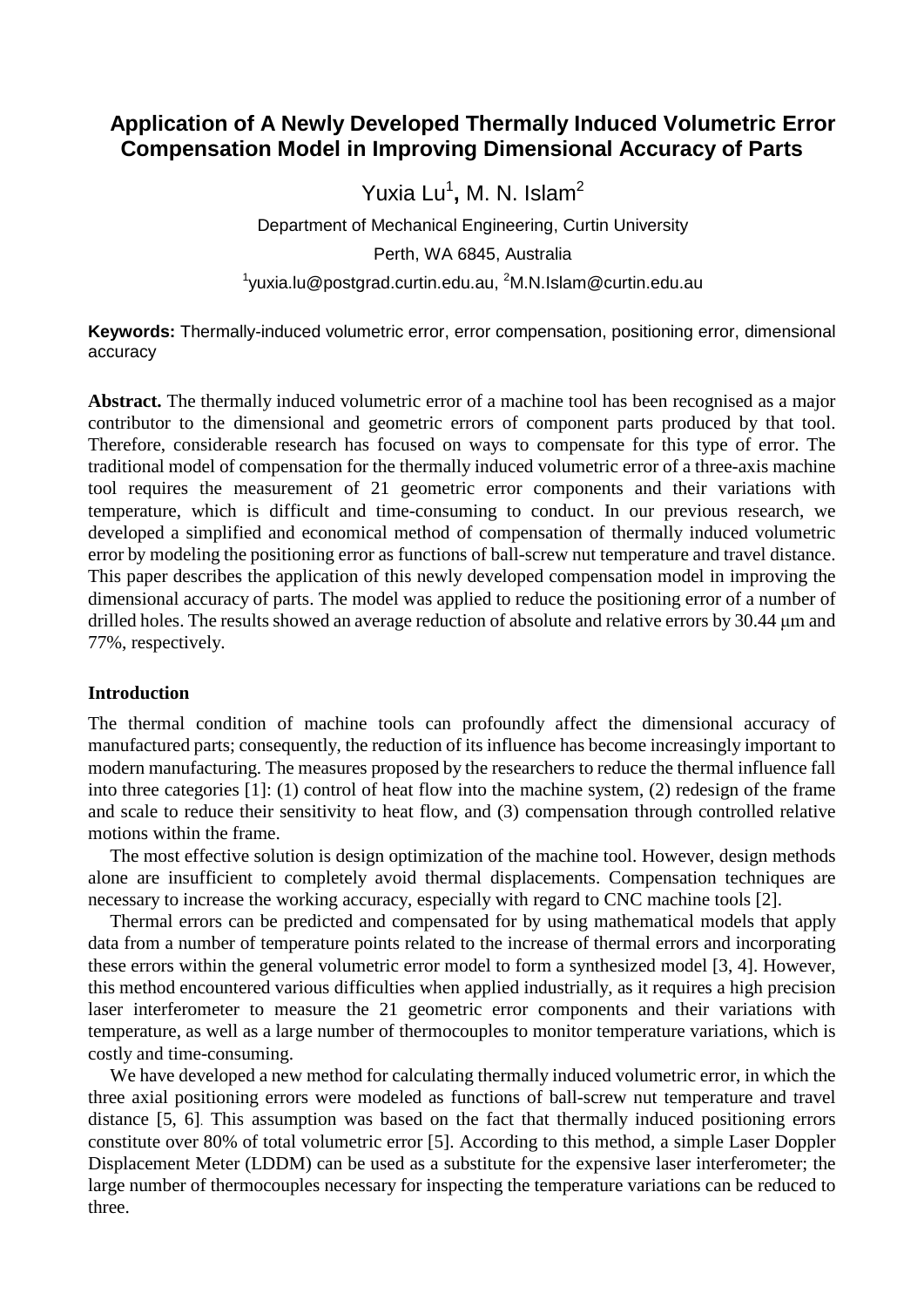The thermally induced volumetric error prediction accuracy of the model proposed above was verified by simulation results based on publically available data [7]. The results showed that only a negligible amount of dimensional accuracy would be sacrificed if compensated for by thermally induced positioning errors only [6]. In our recent research [8], we employed a LDDM to measure the thermally induced positioning errors produced in our 3-axis CNC vertical machining centre. The newly developed thermally induced volumetric error model [5, 6] was then modified based on the operating condition of the test machine [8]. The present paper demonstrates how the modified thermally induced volumetric error compensation model can be applied to improve the dimensional accuracy of parts.

#### **Volumetric Error Model**

**Traditional Model.** The geometric error of a three-axis machine tool consists of 21 error components, of which six are along each axis and three are squareness errors between axes. The six error components along each axis consist of three translation errors (one positioning error and two straightness errors) and three rotational errors (pitch, yaw, and roll). The error vector  $V(V_x, V_y, V_z)$  of all 21 combined errors in the work volume (space) is defined as the *volumetric error*. The volumetric error at certain temperature state can be calculated by following the traditional model:

$$
\begin{cases}\nV_x = (-Y_d) \cdot [\Sigma Z + \varepsilon_z(r)] + Z_d \cdot [\Sigma Y + \varepsilon_y(r)] + \Delta X \\
V_y = (-Z_d) \cdot [\Sigma X + \varepsilon_x(r)] + X_d \cdot [\Sigma Z + \varepsilon_z(r)] + \Delta Y \\
V_z = (-X_d) \cdot [\Sigma Y + \varepsilon_y(r)] + Y_d \cdot [\Sigma X + \varepsilon_x(r)] + \Delta Z \\
\Sigma X = \varepsilon_x(x) + \varepsilon_x(y) + \varepsilon_x(z) \\
\Sigma Y = \varepsilon_y(x) + \varepsilon_y(y) + \varepsilon_y(z) \\
\Sigma Z = \varepsilon_z(x) + \varepsilon_z(y) + \varepsilon_z(z) \\
\Delta X = \delta_x(x) + \delta_x(y) + \delta_x(z) \\
\Delta Y = \delta_y(x) + \delta_y(y) + \delta_y(z) \\
\Delta Z = \delta_z(x) + \delta_z(y) + \delta_z(z)\n\end{cases}
$$

(1) where,  $P(X_d, Y_d, Z_d)$  represents the designed position;  $\delta_x(x)$ ,  $\delta_y(y)$  and  $\delta_z(z)$  are positioning errors;  $\delta_y(x)$ ,  $\delta_z(x)$ ,  $\delta_x(y)$ ,  $\delta_z(y)$ ,  $\delta_x(z)$ , and  $\delta_y(z)$  are straightness errors;  $\varepsilon_x(x)$ ,  $\varepsilon_y(x)$ ,  $\varepsilon_z(x)$ ,  $\varepsilon_y(y)$ ,  $\varepsilon_z(y)$ ,  $\varepsilon_x(y)$ ,  $\varepsilon_z(z)$ ,  $\varepsilon_y(z)$ , and  $\varepsilon_x(z)$  are angular errors;  $\varepsilon_x(r)$ ,  $\varepsilon_y(r)$  and  $\varepsilon_z(r)$  are squareness errors.

**Thermally Induced Volumetric Error Model.** Based on the above mathematical model and the significant effect of the temperature on three positioning errors, we developed a new thermally induced volumetric error model [5]. This model assumes that thermally induced positioning errors are functions of the ball-screw nut temperature and the travel distance; the remaining 18 error components remain constant at their pre-calibrated cold start values.

The above model was further simplified by neglecting the angular errors and considering only the thermally induced positioning errors, in order to reduce the insignificant error components and simplify the calculation. The simulation results showed that only a negligible amount of dimensional accuracy could be sacrificed if compensating for the linear errors alone [6]. Details of these models [5, 6] are not included in the present paper due to lack of space.

The simplified model [6] was modified into following Eq. 2, based on the operating conditions of our test machine [8].

$$
\begin{cases}\nV_x = E_x(x, T_{xnu}) = E_x(x, T_{x0}) + \beta_x \cdot \alpha \cdot x \cdot (T_{xnu} - T_{x0}) \\
V_y = E_y(y, T_{ynu}) = E_y(y, T_{y0}) + \beta_y \cdot \alpha \cdot y \cdot (T_{ynu} - T_{y0}) \\
V_z = E_z(z, T_{znu}) = E_z(z, T_{z0}) + \beta_z \cdot \alpha \cdot z \cdot (T_{znu} - T_{z0})\n\end{cases}
$$
\n(2)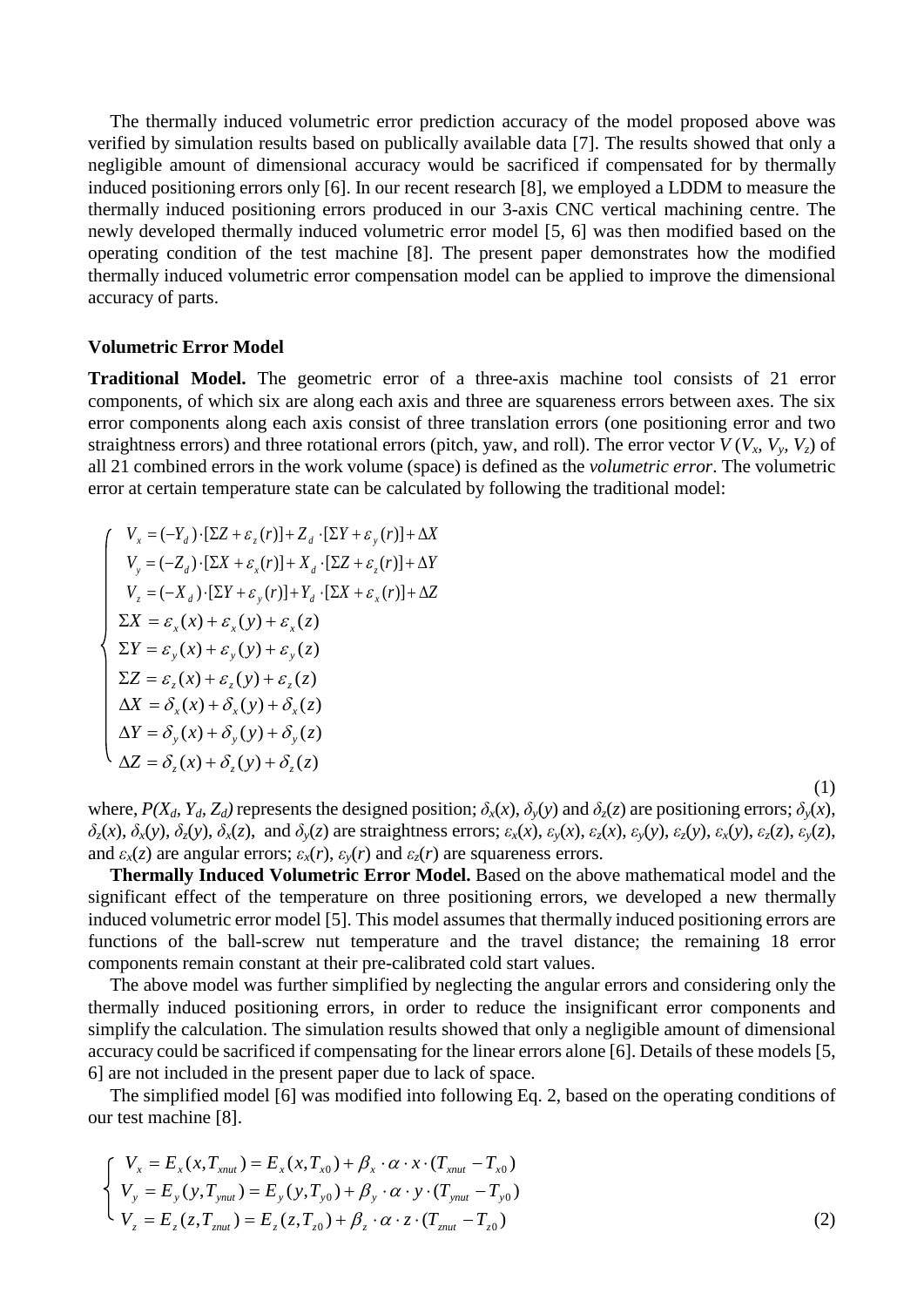where *x*, *y* and *z* is axial travel distance; *a* is coefficient of linear thermal expansion;  $\beta_x$ ,  $\beta_y$  and  $\beta_z$  are multiplication factors;  $T_{xnut}$ ,  $T_{ynut}$ , and  $T_{znut}$  are nut temperatures;  $T_{x0}$ ,  $T_{y0}$  and  $T_{z0}$  are nut temperatures at the cold start of the machine;  $E_x(x, T_{xnut})$ ,  $E_y(y, T_{ynut})$ , and  $E_z(z, T_{znut})$  are the positioning errors along axes that are functions of axial travel distance and nut temperature;  $E_x(x, T_{x0})$ ,  $E_y(y, T_{y0})$ , and  $E_z(z, T_{z0})$ denote the original positioning errors, which can be measured before machine operation.

#### **Experimental Work**

**Component Design.** A simple test component (Figure 1) was designed to monitor the positioning accuracy of the centres of a number of drilled holes. A drilling operation was chosen because it is relatively simple to compensate for positioning errors of drilled hole centres. The datum planes B and C were machined before the drilling operation to assure the uniformity of reference surfaces for the co-ordinate measuring machine (CMM) inspection. A 12 mm diameter HSS drill mill combo cutter was employed to machine datum planes B and C and the five holes to reduce tool setup error. Sufficient space was left before hole H1 (100 mm) and after hole H5 (102 mm) for clamping the workpiece. Aluminum alloy 6061 was chosen as the work material.

**Cutting Conditions.** We performed all of the experiments under the same cutting conditions. Coolant was applied through the entire cutting process. The cutting parameters used for milling the datum planes were: cutting speed, 151 m/min; feed rate, 417mm/min; and depth of cut, 0.5 mm. The cutting parameters used for drilling the holes were: cutting speed, 162 m/min; and feed per revolution, 0.04 mm/rev.

**Experimental Design.** The aim was to evaluate the positioning accuracy of drilled hole centres with and without the application of the newly developed thermally induced volumetric error compensation model (Eq. 2). Therefore, we divided the experiments into two categories: the first was a preliminary test (PT) in which the workpiece was machined according to the designed dimension without any compensation; the second was a compensation test (CT), in which the test was conducted in exactly the same way as the preliminary test , but with compensated values. A total of 30 components were machined, 20 during the preliminary test and the remaining 10 during the compensation test (see Table 1 for details).

In the preliminary test, 10 of the 20 components were machined using identical cutting conditions and design dimensions as the cold stage  $(22.5 \text{ °C})$  of the machine tool. These components were marked as PTCS1–PTCS10 (PTCS; preliminary test in cold stage). The remaining 10 components were machined using the same cutting conditions and design dimensions as the thermal stable stage (24.5  $\degree$ C) of the machine tool. These components were marked as PTSS1–PTSS10 (PTSS; preliminary test at thermal stable stage).

In the compensation test, five of the 10 components were machined using identical cutting conditions, with compensated values for the dimensions at the cold stage (22.5 °C) of the machine tool, which were marked as CTCS1–5 (CTCS; compensation test in cold stage). The remaining five components were machined using identical cutting conditions and compensated dimensions for the thermal stable stage  $(24.5 \text{ °C})$  of the machine tool, which were marked as CTSS1–5 (CTSS; compensation test at thermal stable stage).

The temperatures (22.5  $\degree$ C and 24.5  $\degree$ C) refer to the nut temperature along the *x*-axis, which is the optimum temperature point when calculating the expansion of the lead screw used [5]. The reason we chose these two temperatures is that when the test machine is only used for a short period of time it works at 22.5 °C (the room temperature in our laboratory is controlled at 21 °C); however, when the machine runs continually for normal machining over several hours, the *x*-axis nut temperature increases to 24.5  $\degree$ C [8].

**Experimental Procedure.** The experiments were conducted on a V30 CNC machining centre manufactured by Leadwell, Taiwan. A laser thermometer was used to measure the *x*-axis nut temperature. The measuring point was at the motor end and was as close as possible to the contact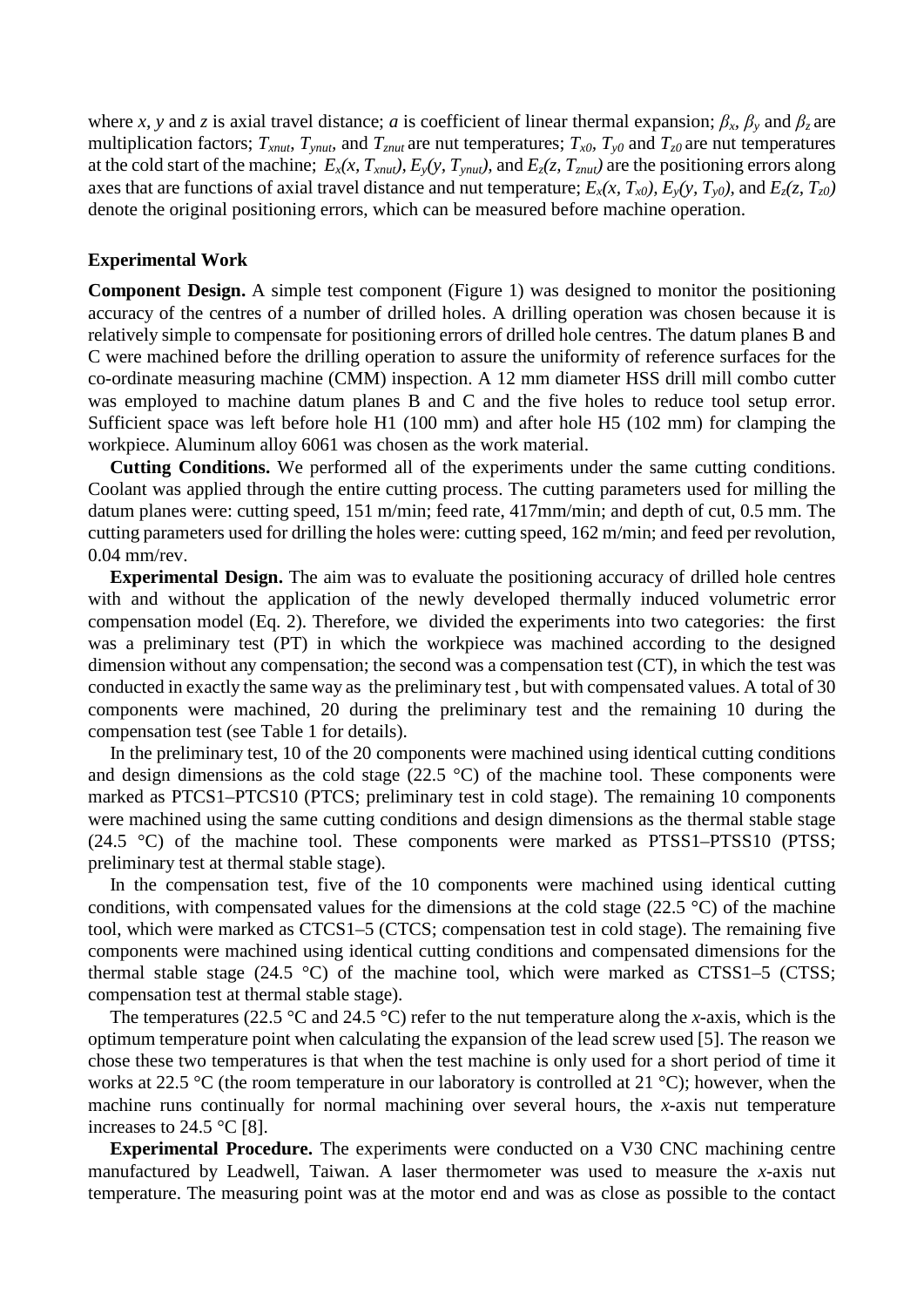| raone i Deams of experiments |              |                    |  |  |  |
|------------------------------|--------------|--------------------|--|--|--|
| Test                         | Test type    | Temperature $[°C]$ |  |  |  |
| <b>PTCS1-10</b>              | Preliminary  | 22.5               |  |  |  |
| <b>PTSS1-10</b>              | Preliminary  | 24.5               |  |  |  |
| CTCS1-5                      | Compensation | 22.5               |  |  |  |
| $CTSS1-5$                    | Compensation | 24.5               |  |  |  |

Table 1 Details of experiments











Fig. 2 Relationship between machine coordinate system and work coordinate system

surface between the lead screw and the nut [5, 8]. The details of the experimental procedure for the preliminary test and compensation test are as follows.

*Preliminary Test*: We machined the preliminary test components PTCS1-10 to examine the repeatability of the machine tool at its cold stage (22.5 °C). We performed each experiment on a different day to ensure that all the tests were conducted at 22.5 °C. The blank material was initially clamped onto the machine table, according to the work coordinate system (WCS) and the machine was switched on (cold start). The relationship between the MCS (machine coordinate system) and the WCS is shown in Fig. 2. The blank material was secured at the same nominal position on the machine table for all of the conducted tests, and the *x* work offset was 350 mm for the convenience of loading and unloading the workpiece. We then warmed the machine up to  $22.5 \text{ °C}$  by moving the spindle head along the *x*-axis, which took approximately 20 minutes, after which we moved the machine back to the origin of the MCS. We then started the drilling process, which followed the cutter path shown in Fig. 3. The reason for moving the spindle head back to the origin of the MCS before starting the cutting process was to ensure that all the tests had exactly the same tool path.

We then machined the preliminary test components PTSS1-10 to assess the machine tool's repeatability at its thermal stable stage (24.5 °C). The procedure we followed was the same as that which we used for PTCS1-10, with an exception being that the machine was warmed up to  $24.5 \degree C$ . This took approximately 100 minutes.

*Compensation Test:* The compensation test components CTCS1-5 and CTSS1-5 were machined at 22.5  $\degree$ C and 24.5  $\degree$ C, respectively, to assess the improvement of hole positioning accuracy after applying the proposed volumetric error compensation model. We followed the same procedures as for PTCS1-10 and PTSS1-10, respectively, with the exception being that we moved the drill tip according to the compensated values instead of the designed values. The calculation of compensation value is explained in the results and analysis section.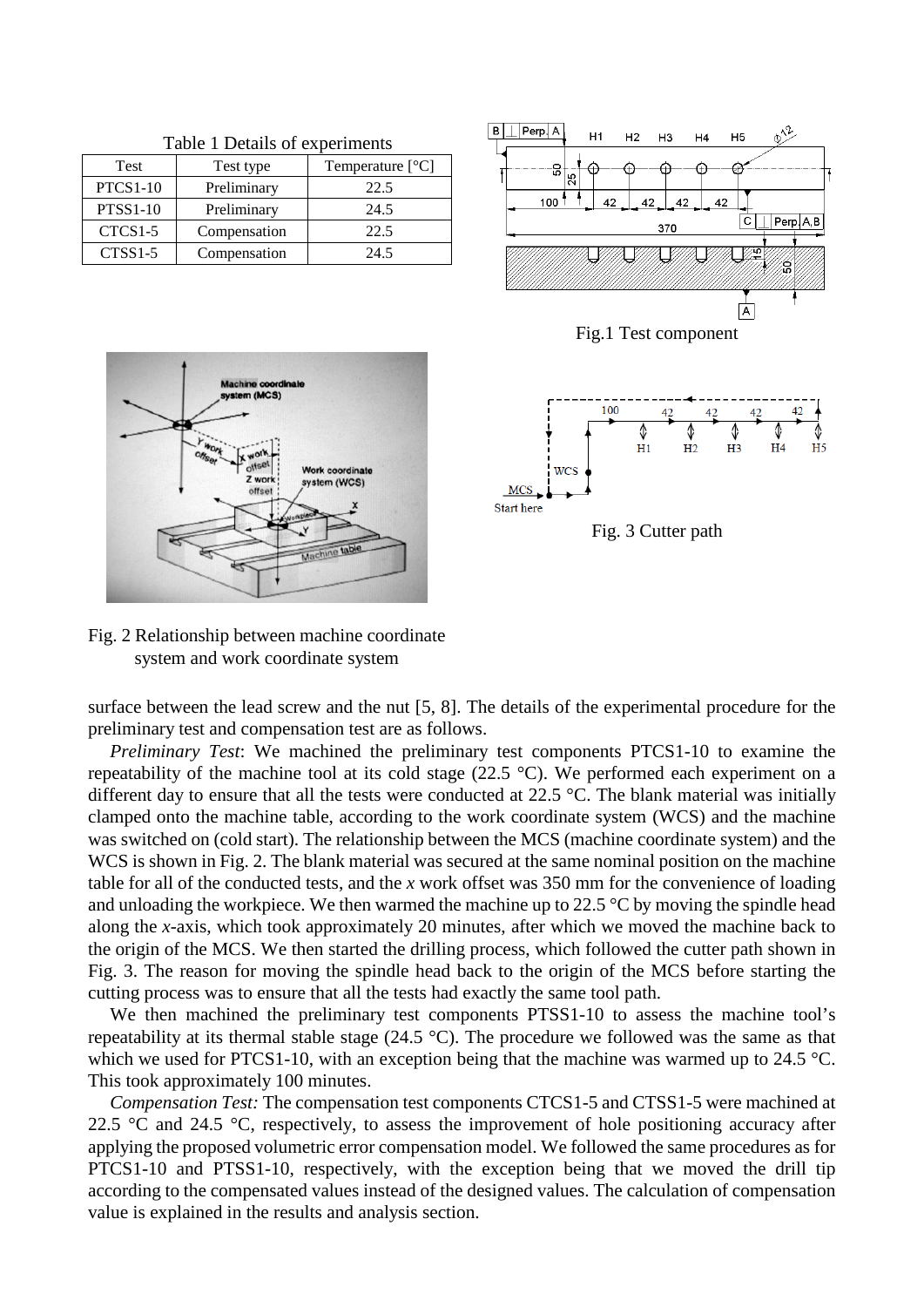The machined parts were inspected by a Discovery Model D-8 CMM, manufactured in Sheffield, UK. We used 4 mm diameter spherical probes, manufactured by Renishaw Electrical Ltd. We took measurements from datum planes B and C, respectively, along the *x*-axis and *y*-axis and 10 points were probed at each height level (five levels per hole) to determine the centre position of the hole.

#### **Results and Analysis**

**Analysis of Preliminary Test Results.** The positioning errors of holes in the *x*-axis at the cold stage of the preliminary test (PTCS1-10) are shown in Fig. 4. The measurement refers to datum plane B, which is the origin of the WCS. A positioning error is defined as the measured position minus the designed position. As shown, all of the positioning errors were negative and the positioning errors for different workpieces had significant variations, although they were machined in similar thermal conditions (22.5  $\,^{\circ}$ C).

The positioning errors of holes in the *x*-axis at the thermal stable stage of the preliminary test (PTSS1-10) are shown in Fig. 5. As demonstrated, all the positioning errors remain negative; however, there is less variation between the components of the positioning error, compared to the workpiece machined at 22.5°C (Average  $\pm 3\sigma = -29.49 \pm 26.81 \mu m$  for PTCS;  $-39.41 \pm 11.35 \mu m$  for PTSS). The comparison between these two figures reveals that the average positioning errors increased in a negative direction as the temperature increased to the thermal stable stage. Nevertheless, the components machined at the thermal stable stage produced improved repeatability of positioning accuracy compared to the workpiece machined at the cold stage. The explanation for the increase in positioning errors in a negative direction is outlined below.

With regard to the structure of the lead screw of the test machine we used (*x*-axis), one end of the lead screw was connected to the driving motor and supported by a thrust bearing. This end can be considered as fixed. The other end, where the *x*-axis for the test machine originates, was supported by a ball-bearing and can be considered as the free end. Therefore, when the temperature increased, the origin of the MCS drifted in a negative direction (point P, as shown in Fig. 6), due to the thermal expansion of the lead screw. When the drill tip moved 350 mm from the origin of the MCS to reach the origin of the WCS as designed, the drill tip could not actually reach the precise origin of the WCS, because of the negative thermal drifts  $\Delta x$ , even though the travel produces positive travelling errors  $E_{mw}$  [8]. In fact, the real machining started from plane  $B_1$  rather than datum plane B; i.e., the origin of the WCS had negative deviations caused by thermal drifts of the origin of the MCS. This is the primary reason behind significant negative positioning errors.



Fig. 4 Positioning errors of holes for preliminary test at cold stage (PTCS1-10)



Fig. 5 Positioning errors of holes for preliminary test at thermal stable stage (PTSS1-10)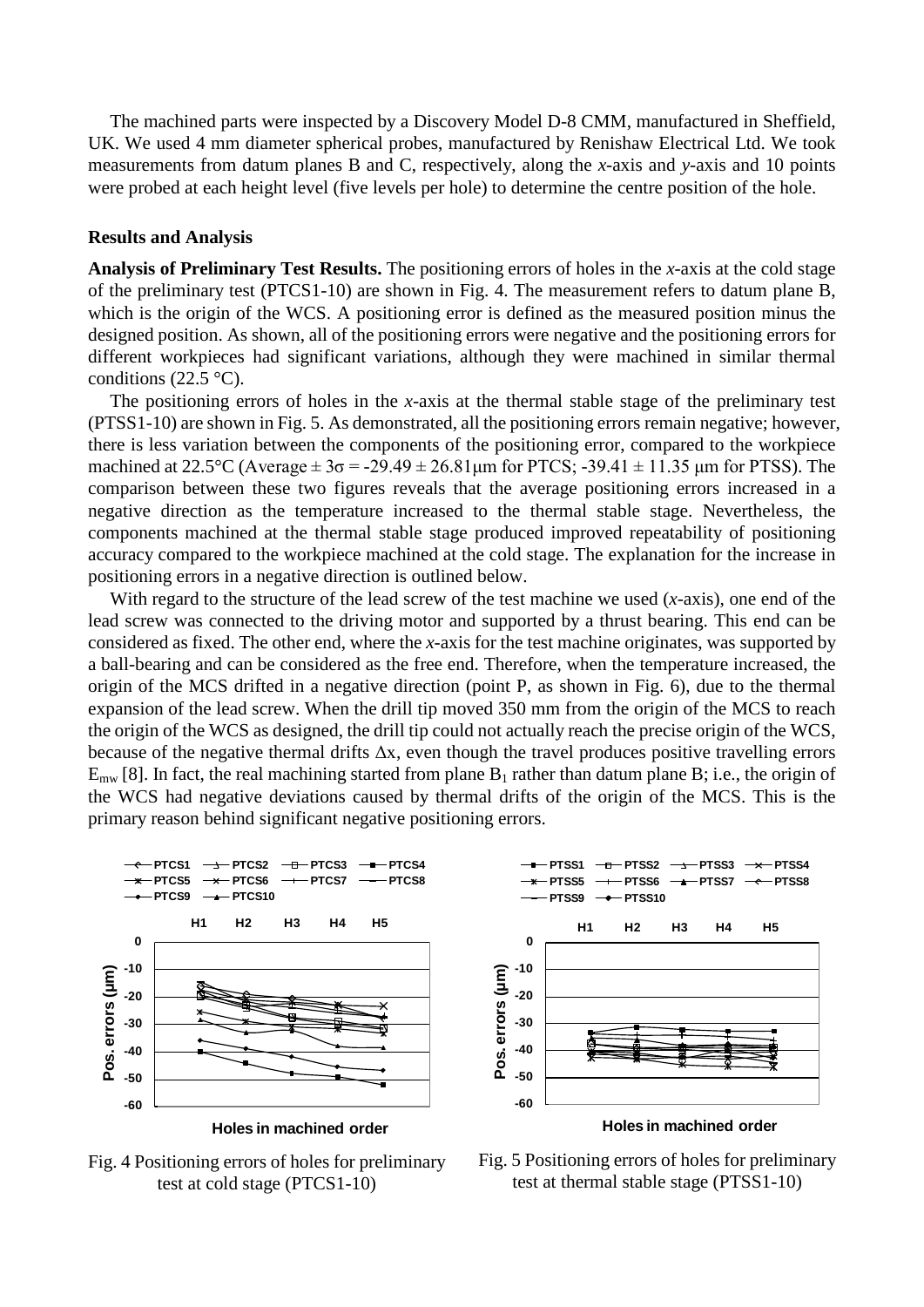

Fig. 6 Thermal drifts of the origin of the machine coordinate system

On the basis of the above analysis and the machining procedure performed in the workpiece (Fig. 1), the positioning error of the drilled hole (along the *x*-axis) calculation model can be modified from Eq. 2 to the following form:

$$
\begin{cases}\nErr_x(x, T_{xnut}) = O_x + RErr_x(x, T_{xnut}) \\
RErr_x(x, T_{xnut}) = RErr_x(x, T_{x0}) + \beta_x \cdot \alpha \cdot x \cdot (T_{xnut} - T_{x0})\n\end{cases}
$$
\n(3)

where,

*x*: designed position on the *x-*axis with respect to the origin of the WCS;

*O<sub>x</sub>*: origin thermal deviations of the WCS,  $O_x = \Delta x + E_{mw}$  (see Fig. 6);

Δx: thermal drifts of the origin of the MCS, its variations with the temperature can be measured and stored in machine's data bank;

 $E_{\text{mw}}$ : travelling error when the drill tip moves 350 mm from the origin of the MCS to the origin of WCS, its value can be determined from Eq. 2, as has been verified in our previous research [8];

 $RErr<sub>x</sub>(x, T<sub>xnut</sub>)$ : relative positioning errors when the machine travels from the origin of the WCS to the target position at temperature *Txnut*;

 $RErr<sub>x</sub>(x,T<sub>x0</sub>)$ : relative positioning errors when the machine travels from the origin of the WCS to the target position at the cold start  $(T_{x0})$  of the machine, its value can be determined from the measured results [8];

 $\beta$ <sub>*x*</sub>: multiplication factor in the *x*-axis, its value refers to our previous research [8].

The compensation value is calculated by the nominal position of the hole minus the positioning error. For example, the nominal position of the first hole H1 is 100 mm, and this will be substituted with a compensation value  $x_{comp.}$  when drilling the first hole H1 in the compensation test (CTCS and CTSS). *xcomp.* is calculated by:

$$
x_{comp.} = 100 - Err_x(x, T_{xnut})
$$
\n
$$
\tag{4}
$$

where,  $Err_x(x, T_{xnut})$  can be calculated from Eq. 3.

**Analysis of Compensation Test Results.** As explained above, the components machined in the preliminary test stage (PTCS and PTSS) are the components without compensation, while the components machined in the compensation test stage (CTCS and CTSS) are the components with compensation. The comparisons of positioning errors between machining with and without compensation, and their distributions, are summarised in Fig. 7 and Fig. 8. As shown, after we applied the proposed thermally induced volumetric error compensation model, the positioning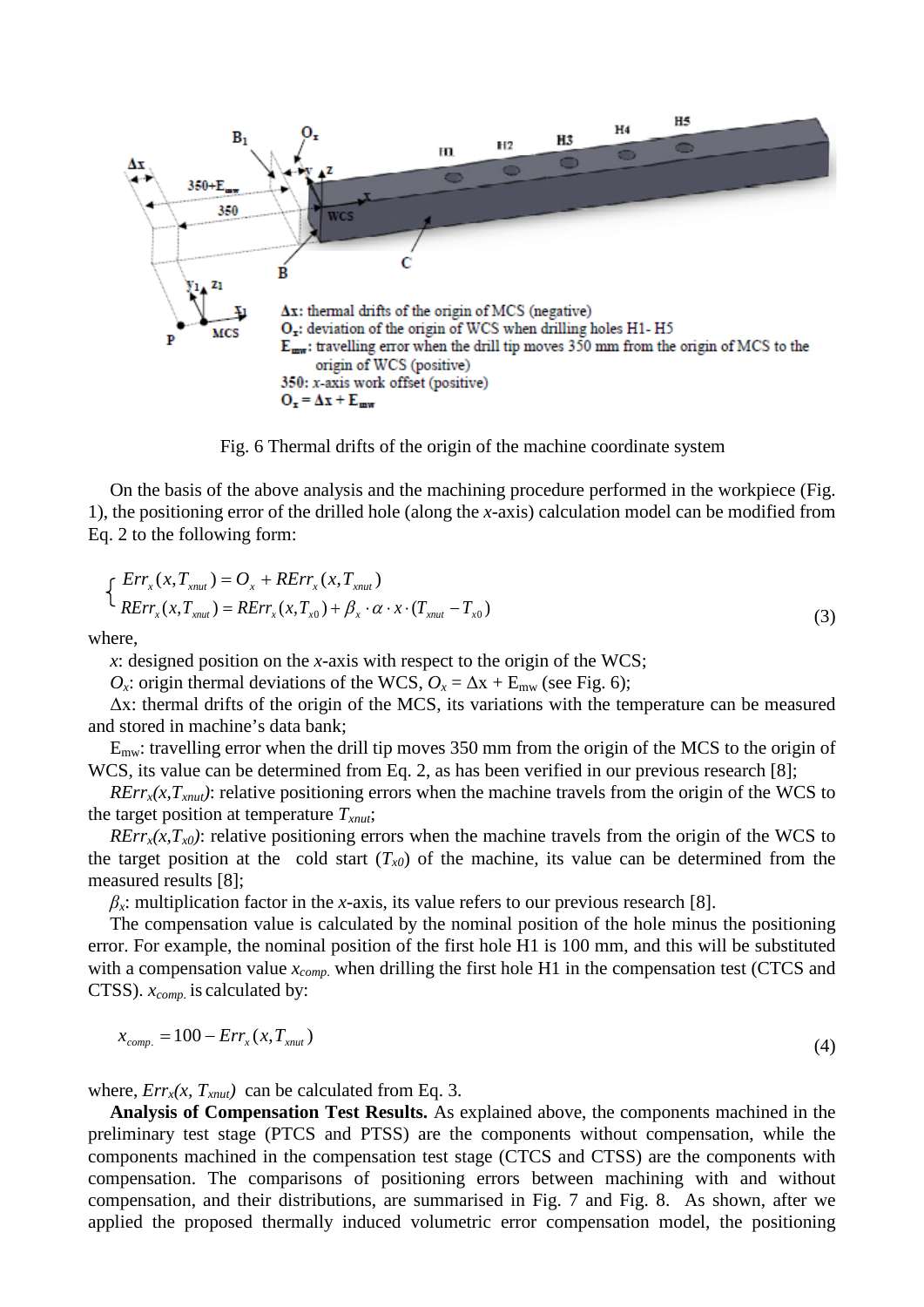accuracy of machined holes improved significantly; however, there was little variability in the repeatability of machining and the error distribution range.

Although the amount of negative positioning errors was reduced significantly after application of the thermally induced volumetric error model, some negative errors still remained. This is because we did not consider some of the factors that have important effects on the positioning accuracy of the drill tip, such as spindle tilt caused by continuous rotating and column bending, workpiece thermal deformation, and natural variation of the drilling process, during the course of this research.

Despite these limitations, the proposed thermally induced volumetric error compensation method significantly improved the positioning accuracy of drilled hole centres. The reduction of positioning errors by compensation is summarised in Table 2. The average absolute reduction of the positioning



**Holes in machined order**

Fig.7 Comparison of average positioning errors (±3σ) between machining with compensation (CTCS) and without compensation (PTCS) at cold stage



Fig.8 Comparison of average positioning errors  $(\pm 3\sigma)$  between machining with compensation (CTSS) and without compensation (PTSS) at thermal stable stage

| tore = 1 conformig crior reduction unter compensation                                     |                |                  |                  |               |           |  |  |
|-------------------------------------------------------------------------------------------|----------------|------------------|------------------|---------------|-----------|--|--|
|                                                                                           |                | Without          | With             | Absolute      | Relative  |  |  |
| Holes                                                                                     |                | compensation     | Compensation     | Reduction     | Reduction |  |  |
|                                                                                           |                | [ $\mu$ m; PT--] | [ $\mu$ m; CT--] | ${\rm [µm]}+$ | $[%]++$   |  |  |
| $22.5$ -avg.*<br>$[-CS]$                                                                  | 1              | $-23.61$         | $-8.32$          | 15.29         | 65        |  |  |
|                                                                                           | $\overline{2}$ | $-27.76$         | $-12.00$         | 15.76         | 57        |  |  |
|                                                                                           | 3              | $-29.82$         | $-14.35$         | 15.47         | 52        |  |  |
|                                                                                           | $\overline{4}$ | $-32.13$         | $-16.93$         | 15.19         | 47        |  |  |
|                                                                                           | 5              | $-34.11$         | $-18.35$         | 15.77         | 46        |  |  |
|                                                                                           | Average**      | $-29.49$         | $-13.99$         | 15.50         | 53        |  |  |
| $24.5$ -avg*<br>$[-SS]$                                                                   |                | $-38.42$         | $-7.60$          | 30.82         | 80        |  |  |
|                                                                                           | $\overline{c}$ | $-39.04$         | $-8.68$          | 30.36         | 78        |  |  |
|                                                                                           | 3              | $-39.64$         | $-9.32$          | 30.32         | 76        |  |  |
|                                                                                           | 4              | $-39.64$         | $-9.76$          | 29.88         | 75        |  |  |
|                                                                                           | 5              | $-40.30$         | $-9.50$          | 30.80         | 76        |  |  |
|                                                                                           | Average**      | $-39.41$         | $-8.97$          | 30.44         | 77        |  |  |
| + Absolute reduction = abs (error without compensation) – abs (error with compensation)   |                |                  |                  |               |           |  |  |
| $++$ Relative reduction = 100*absolute reduction/abs(error without compensation)          |                |                  |                  |               |           |  |  |
| * Average of holes in different workpiece and the same x position, such as H1 in PTCS1-10 |                |                  |                  |               |           |  |  |
| ** Average of all holes in the same type of test, such as all holes in PTCS               |                |                  |                  |               |           |  |  |

Table 2 Positioning error reduction after compensation